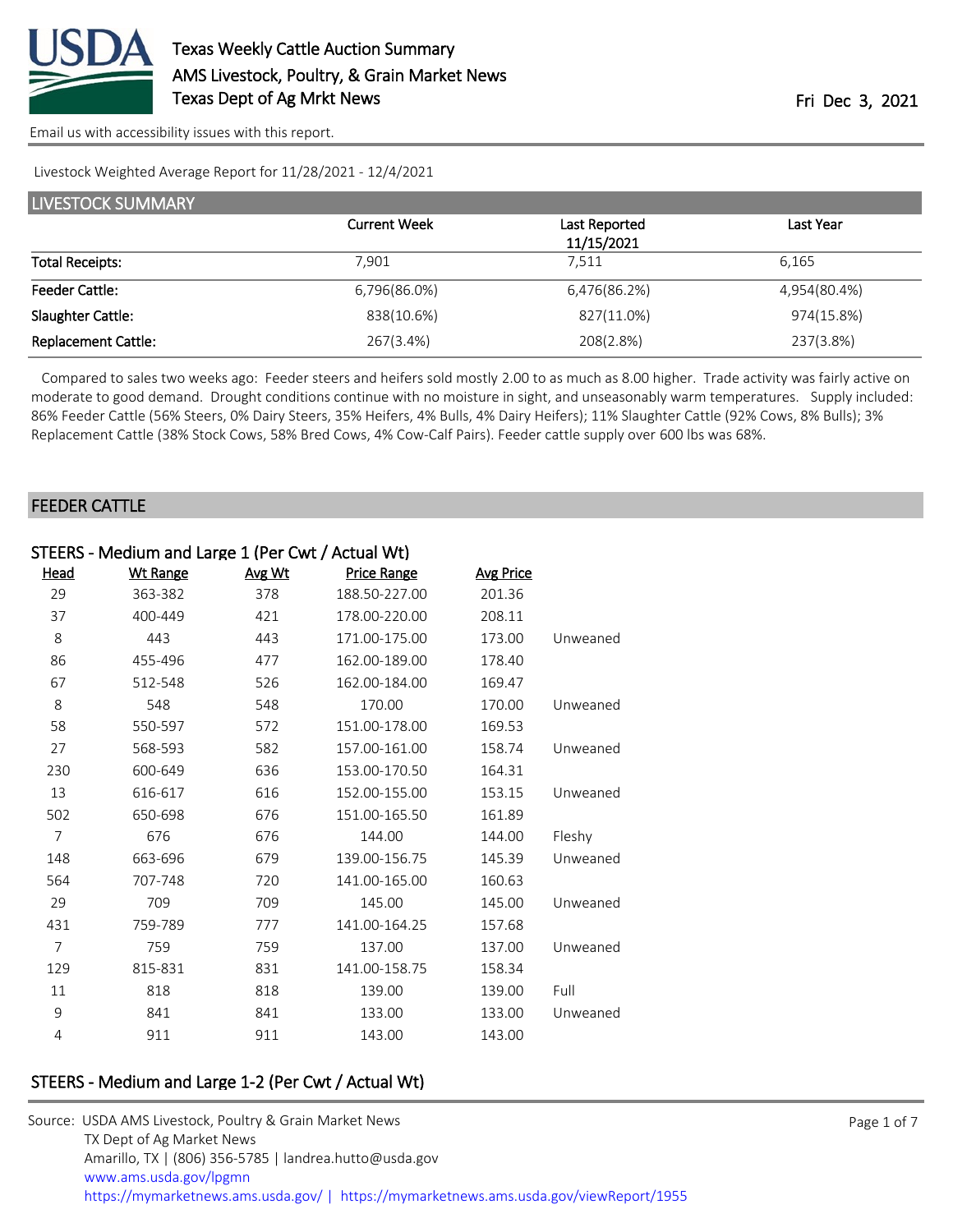

# Texas Weekly Cattle Auction Summary AMS Livestock, Poultry, & Grain Market News Texas Dept of Ag Mrkt News **Fri Dec 3**, 2021

[Email us with accessibility issues with this report.](mailto:mars@ams.usda.gov?subject=508%20issue)

| Head | <b>Wt Range</b> | Avg Wt | <b>Price Range</b> | Avg Price |          |
|------|-----------------|--------|--------------------|-----------|----------|
| 9    | 322-325         | 324    | 175.00-188.00      | 182.87    |          |
| 16   | 363-398         | 378    | 184.00-205.00      | 193.05    |          |
| 15   | 418-446         | 440    | 170.00-176.00      | 171.19    |          |
| 25   | 450-490         | 478    | 170.00-177.00      | 174.21    |          |
| 4    | 469             | 469    | 151.00             | 151.00    | Unweaned |
| 11   | 520-535         | 530    | 154.00-157.00      | 155.73    |          |
| 69   | 562-590         | 579    | 148.00-159.00      | 155.51    |          |
| 50   | 603-648         | 623    | 143.00-156.00      | 151.62    |          |
| 30   | 643             | 643    | 132.50             | 132.50    | Unweaned |
| 15   | 673-697         | 689    | 140.00-149.00      | 145.80    |          |
| 30   | 713-737         | 725    | 138.00-156.50      | 152.42    |          |
| 9    | 722             | 722    | 133.50             | 133.50    | Unweaned |
| 25   | 753-778         | 769    | 139.00-149.00      | 142.34    |          |
| 9    | 764             | 764    | 130.00             | 130.00    | Unweaned |
| 4    | 923             | 923    | 138.00             | 138.00    |          |

# STEERS - Medium and Large 2 (Per Cwt / Actual Wt)

| Head           | <b>Wt Range</b> | Avg Wt | <b>Price Range</b> | <b>Avg Price</b> |
|----------------|-----------------|--------|--------------------|------------------|
| 2              | 280             | 280    | 175.00             | 175.00           |
| 19             | 423-445         | 430    | 140.00-170.00      | 155.10           |
| 5              | 457-460         | 458    | 160.00-166.00      | 163.59           |
| 24             | 513-543         | 529    | 133.00-146.00      | 139.14           |
| 35             | 550-593         | 570    | 131.00-142.00      | 136.81           |
| 19             | 601-625         | 611    | 127.00-138.00      | 131.80           |
| 5              | 653-663         | 657    | 128.00             | 128.00           |
| 14             | 705-748         | 721    | 121.00-135.00      | 130.63           |
| 5              | 766             | 766    | 125.00             | 125.00           |
| 6              | 803-805         | 804    | 120.00-131.00      | 127.33           |
| $\mathfrak{D}$ | 920             | 920    | 116.00             | 116.00           |

### STEERS - Medium and Large 2-3 (Per Cwt / Actual Wt)

| Head | Wt Range | <u>Avg Wt</u> | Price Range | <b>Avg Price</b> |
|------|----------|---------------|-------------|------------------|
|      | 638      | 638           | 125.00      | 125.00           |

# DAIRY STEERS - Medium and Large 2 (Per Cwt / Actual Wt) Head Wt Range Avg Wt Price Range Avg Price 387 387 111.00 111.00 436 436 81.00 81.00

487 487 94.00 94.00

# DAIRY STEERS - Medium and Large 3 (Per Cwt / Actual Wt)

| <b>Head</b> | Wt Range                                                | Avg Wt | Price Range                                            | Avg Price                                                                              |             |
|-------------|---------------------------------------------------------|--------|--------------------------------------------------------|----------------------------------------------------------------------------------------|-------------|
|             | Source: USDA AMS Livestock, Poultry & Grain Market News |        |                                                        |                                                                                        | Page 2 of 7 |
|             | TX Dept of Ag Market News                               |        |                                                        |                                                                                        |             |
|             |                                                         |        | Amarillo, TX   (806) 356-5785   landrea.hutto@usda.gov |                                                                                        |             |
|             | www.ams.usda.gov/lpgmn                                  |        |                                                        |                                                                                        |             |
|             |                                                         |        |                                                        | https://mymarketnews.ams.usda.gov/   https://mymarketnews.ams.usda.gov/viewReport/1955 |             |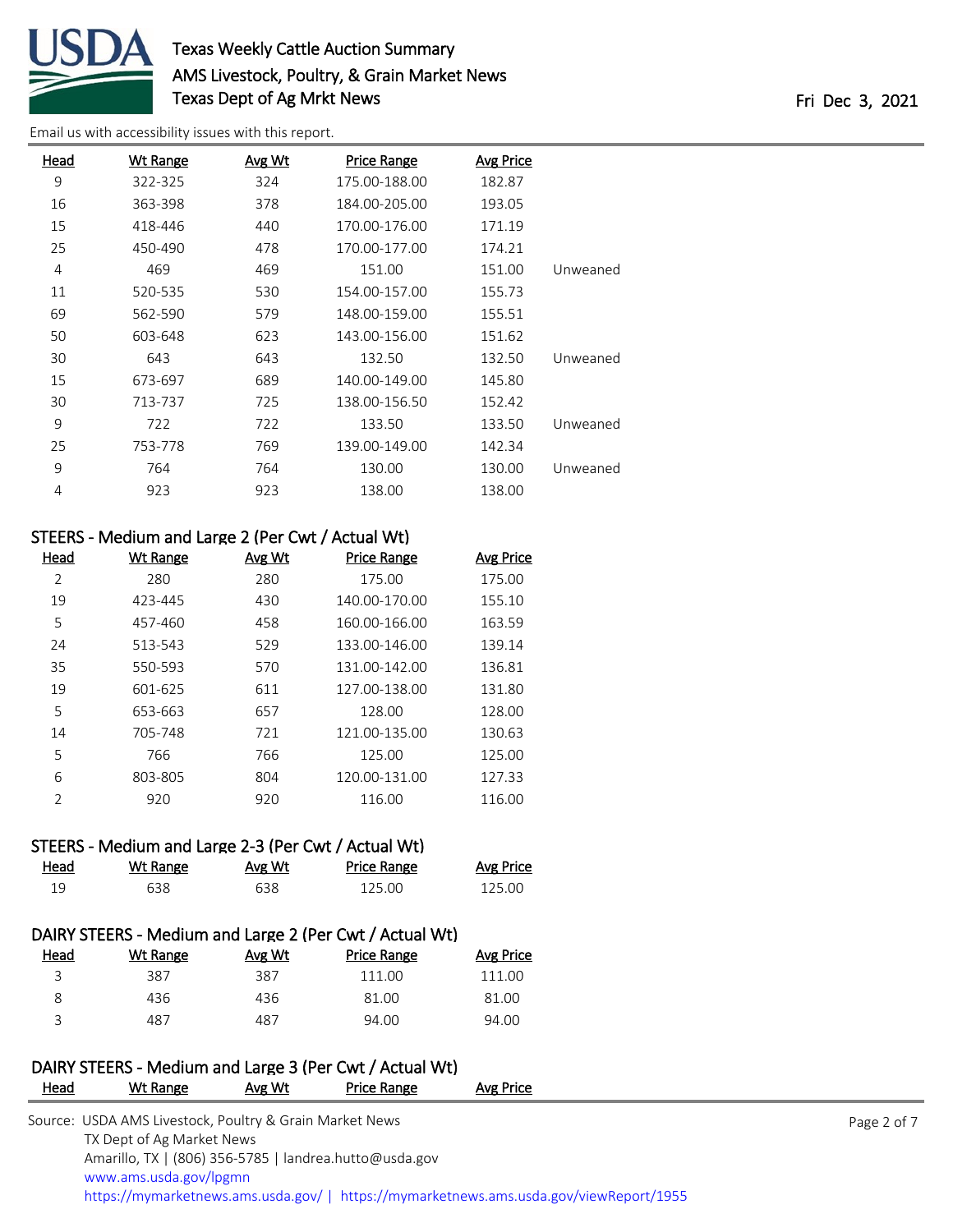

960 960 62.00 62.00

[Email us with accessibility issues with this report.](mailto:mars@ams.usda.gov?subject=508%20issue)

|                | HEIFERS - Medium and Large 1 (Per Cwt / Actual Wt) |        |                    |           |          |
|----------------|----------------------------------------------------|--------|--------------------|-----------|----------|
| Head           | <b>Wt Range</b>                                    | Avg Wt | <b>Price Range</b> | Avg Price |          |
| $1\,$          | 255                                                | 255    | 185.00             | 185.00    |          |
| 3              | 320                                                | 320    | 155.00             | 155.00    |          |
| 67             | 362-397                                            | 385    | 145.00-184.00      | 155.20    |          |
| $\overline{2}$ | 375                                                | 375    | 158.00             | 158.00    | Unweaned |
| 26             | 403-439                                            | 433    | 143.00-182.00      | 161.52    |          |
| 130            | 452-499                                            | 479    | 141.50-163.00      | 153.23    |          |
| 16             | 462-467                                            | 464    | 145.00-154.00      | 150.04    | Unweaned |
| 172            | 510-548                                            | 527    | 139.00-165.00      | 150.97    |          |
| 8              | 504                                                | 504    | 137.00             | 137.00    | Unweaned |
| 108            | 557-583                                            | 567    | 131.00-158.00      | 151.55    |          |
| 74             | 588-590                                            | 589    | 137.00-144.50      | 141.81    | Unweaned |
| 248            | 611-630                                            | 618    | 142.00-157.00      | 152.60    |          |
| 5              | 619                                                | 619    | 129.00             | 129.00    | Fleshy   |
| 81             | 622-640                                            | 632    | 128.75-139.00      | 132.97    | Unweaned |
| 85             | 653-699                                            | 682    | 143.00-146.50      | 144.72    |          |
| 10             | 682                                                | 682    | 125.00             | 125.00    | Fleshy   |
| 10             | 695                                                | 695    | 128.00             | 128.00    | Full     |
| 145            | 701-741                                            | 729    | 125.00-151.85      | 145.97    |          |
| 4              | 708                                                | 708    | 134.00             | 134.00    | Unweaned |
| 7              | 770-777                                            | 773    | 122.00-130.00      | 125.45    |          |
| 27             | 833-839                                            | 838    | 134.00-135.00      | 134.89    |          |
| 12             | 1023                                               | 1023   | 120.00             | 120.00    |          |

### HEIFERS - Medium and Large 1-2 (Per Cwt / Actual Wt)

| Head           | <b>Wt Range</b> | Avg Wt | <b>Price Range</b> | <b>Avg Price</b> |          |
|----------------|-----------------|--------|--------------------|------------------|----------|
| 10             | 339-340         | 339    | 126.00-166.00      | 134.02           |          |
| 9              | 358-377         | 365    | 140.00-174.00      | 156.62           |          |
| 11             | 410-430         | 423    | 140.00-147.00      | 145.41           |          |
| 39             | 455-495         | 472    | 140.00-155.00      | 142.95           |          |
| $\overline{2}$ | 478             | 478    | 136.00             | 136.00           | Unweaned |
| 85             | 503-548         | 528    | 127.00-140.00      | 135.14           |          |
| 13             | 526-542         | 533    | 113.00-130.00      | 125.78           | Unweaned |
| 95             | 555-599         | 583    | 127.00-146.00      | 133.40           |          |
| 90             | 605-648         | 630    | 123.00-133.00      | 128.12           |          |
| 25             | 603             | 603    | 120.00             | 120.00           | Unweaned |
| 51             | 650-686         | 663    | 123.00-137.00      | 130.69           |          |
| 18             | 659-690         | 663    | 118.00-128.50      | 125.19           | Unweaned |
| 16             | 706-739         | 724    | 115.00-139.00      | 123.28           |          |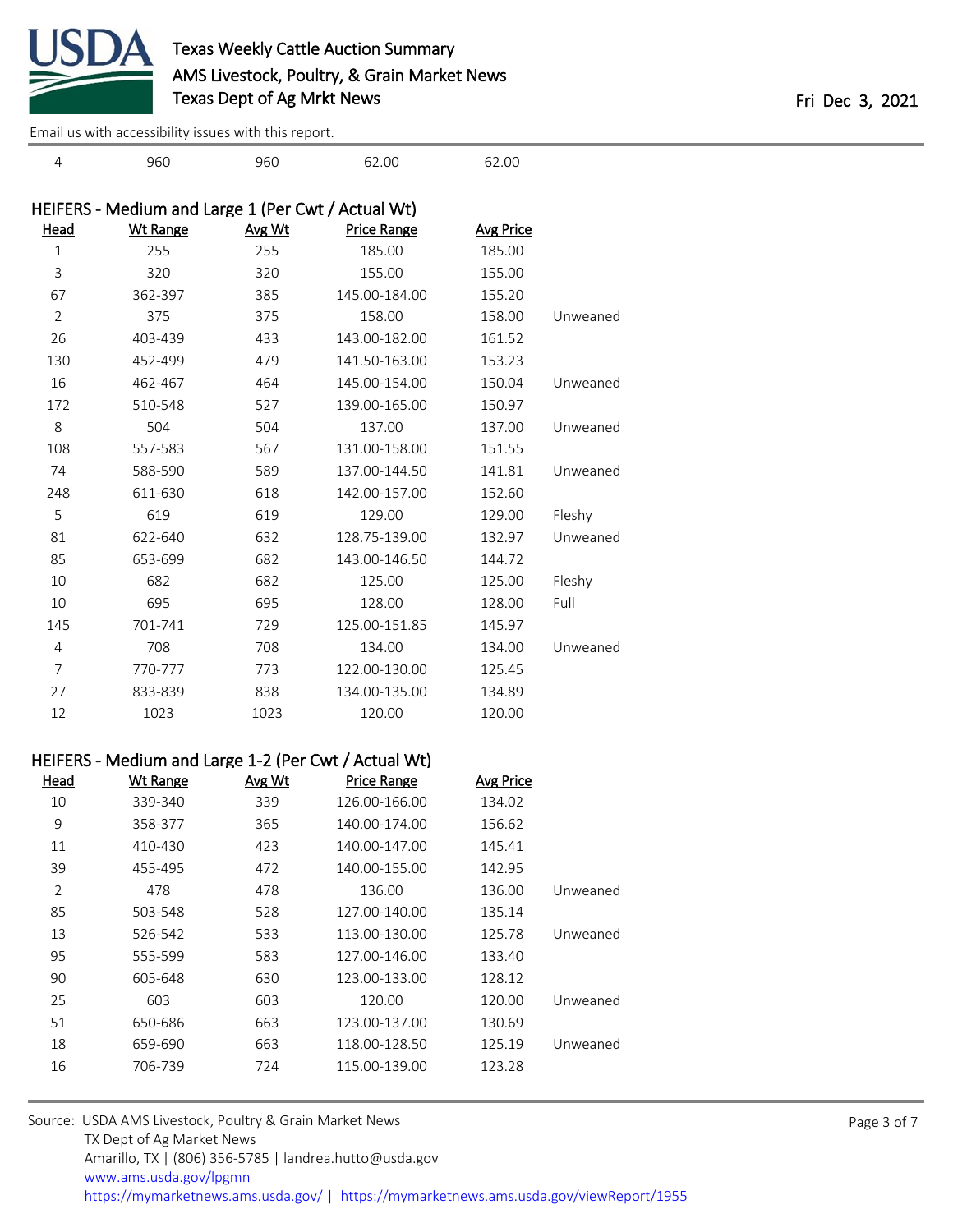

[Email us with accessibility issues with this report.](mailto:mars@ams.usda.gov?subject=508%20issue)

|         | ר ר ד | 129 QQ        | 129 NO | Full |
|---------|-------|---------------|--------|------|
| 760-770 | 764   | 115 00-119 00 | 117.49 |      |

| HEIFERS - Medium and Large 2 (Per Cwt / Actual Wt) |                 |        |                    |                  |  |
|----------------------------------------------------|-----------------|--------|--------------------|------------------|--|
| Head                                               | <b>Wt Range</b> | Avg Wt | <b>Price Range</b> | <b>Avg Price</b> |  |
|                                                    | 305-348         | 327    | 130.00-143.00      | 134.94           |  |
| 14                                                 | 420-428         | 422    | 135.00-138.00      | 136.42           |  |
| 14                                                 | 455-498         | 488    | 135.00-139.00      | 137.77           |  |
| 9                                                  | 510-545         | 527    | 117.00-122.00      | 119.94           |  |
| 12                                                 | 555-588         | 569    | 122.00-123.00      | 122.33           |  |
| 4                                                  | 618             | 618    | 118.00             | 118.00           |  |
| 9                                                  | 662-678         | 669    | 119.00             | 119.00           |  |
|                                                    |                 |        |                    |                  |  |

### HEIFERS - Medium and Large 2-3 (Per Cwt / Actual Wt)

| <u>Head</u> | <u>Wt Range</u> | Avg Wt | <b>Price Range</b> | <b>Avg Price</b> |
|-------------|-----------------|--------|--------------------|------------------|
|             |                 |        | 123.00             | 123.00           |

## BULLS - Medium and Large 1 (Per Cwt / Actual Wt)

| Head          | Wt Range | Avg Wt | <b>Price Range</b> | <b>Avg Price</b> |
|---------------|----------|--------|--------------------|------------------|
| 3             | 280      | 280    | 185.00             | 185.00           |
| 10            | 385      | 385    | 178.00             | 178.00           |
| 1             | 405      | 405    | 160.00             | 160.00           |
| 19            | 480-492  | 482    | 153.00-159.00      | 158.03           |
| 10            | 522-549  | 541    | 147.00-163.00      | 151.63           |
| 12            | 573      | 573    | 132.00             | 132.00           |
| 5             | 617-640  | 626    | 125.00-138.00      | 132.69           |
| 12            | 698      | 698    | 123.00             | 123.00           |
| $\mathcal{P}$ | 755      | 755    | 137.00             | 137.00           |

### BULLS - Medium and Large 1-2 (Per Cwt / Actual Wt)

| Head | Wt Range | Avg Wt | Price Range   | <b>Avg Price</b> |
|------|----------|--------|---------------|------------------|
|      | 370      | 370    | 170.00        | 170.00           |
| 9    | 498      | 498    | 149.00        | 149.00           |
| 5    | 532      | 532    | 135.00        | 135.00           |
| 12   | 617-648  | 633    | 130.50-134.00 | 132.29           |
| 11   | 656-667  | 661    | 122.00-134.00 | 128.50           |
| 18   | 709-735  | 716    | 117.00-120.00 | 118.66           |
|      |          |        |               |                  |

# BULLS - Medium and Large 2 (Per Cwt / Actual Wt)

| <b>Head</b> | Wt Range | Avg Wt | Price Range | Avg Price |
|-------------|----------|--------|-------------|-----------|
|             | 403-410  | 407    | 144.00      | 144.00    |
|             | 480      | 480    | 156.00      | 156.00    |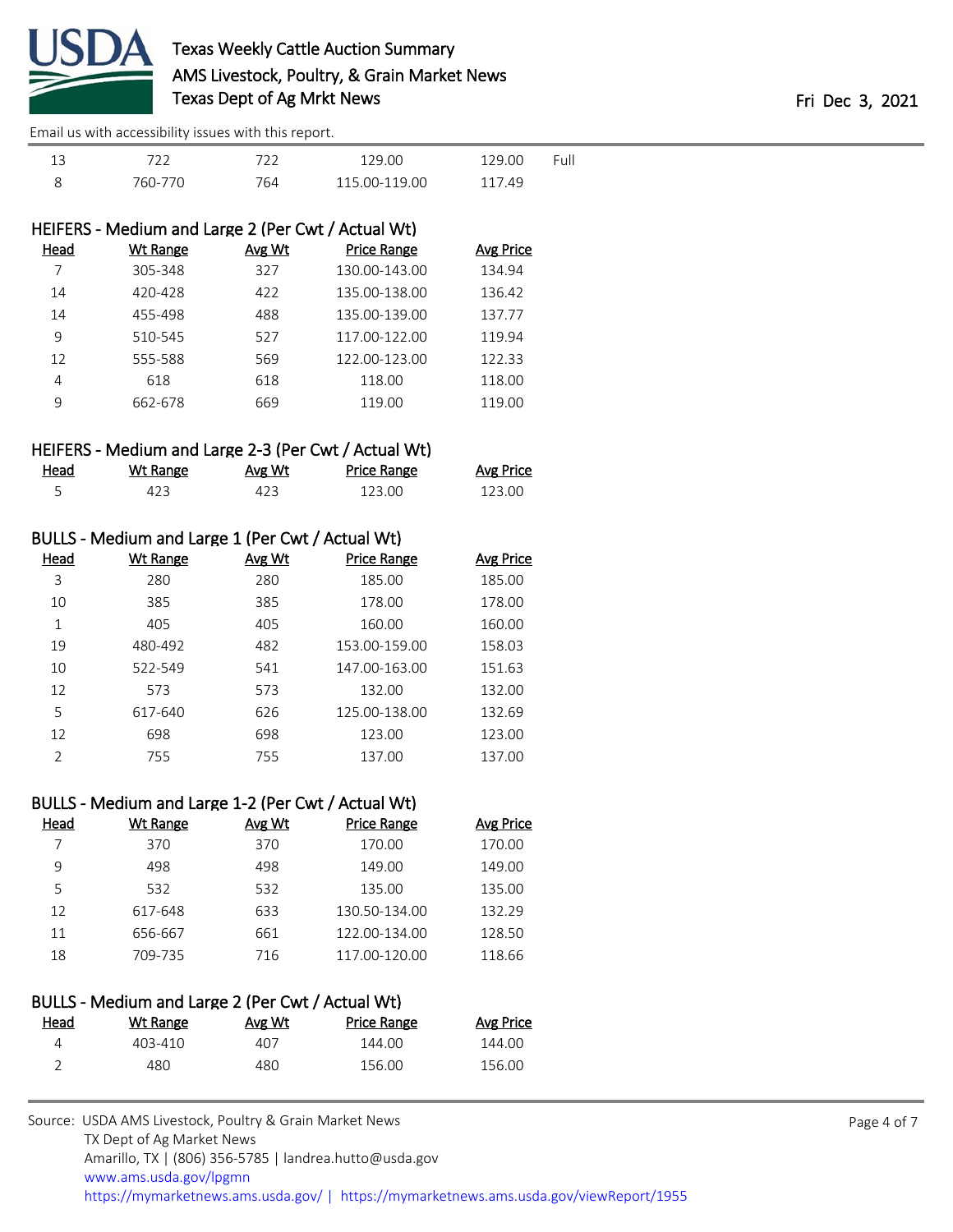

# Texas Weekly Cattle Auction Summary AMS Livestock, Poultry, & Grain Market News Texas Dept of Ag Mrkt News **Fri Dec 3**, 2021

[Email us with accessibility issues with this report.](mailto:mars@ams.usda.gov?subject=508%20issue)

| 9  | 528-542 | 535 | 131.00-133.00 | 132.00 |
|----|---------|-----|---------------|--------|
| 9  | 556-583 | 567 | 128.00-132.00 | 130.18 |
| 5  | 635-645 | 639 | 122.00        | 122.00 |
| 23 | 658-693 | 676 | 114.00-122.00 | 118.27 |
| 4  | 718-730 | 724 | 110.00-112.00 | 111.01 |
| 17 | 753-788 | 767 | 108.00-114.00 | 110.14 |
|    | 800     | 800 | 111.00        | 111.00 |

### DAIRY HEIFERS - Large 3 (Per Cwt / Actual Wt)

| Head | <b>Wt Range</b> | Avg Wt | <b>Price Range</b> | Avg Price |
|------|-----------------|--------|--------------------|-----------|
| 3    | 318             | 318    | 71.00              | 71.00     |
| 3    | 398             | 398    | 50.00              | 50.00     |
| 10   | 638             | 638    | 51.00              | 51.00     |
| 5    | 797             | 797    | 55.00              | 55.00     |
| 19   | 899             | 899    | 89.00              | 89.00     |
| 40   | 911-945         | 926    | 70.00-80.00        | 76.60     |
| 14   | 1000            | 1000   | 84.00              | 84.00     |
| 11   | 1054            | 1054   | 94.00              | 94.00     |
| 11   | 1253            | 1253   | 96.00              | 96.00     |

### DAIRY HEIFERS - Medium 3 (Per Cwt / Actual Wt)

| Head | Wt Range | Avg Wt | <b>Price Range</b> | <b>Avg Price</b> |
|------|----------|--------|--------------------|------------------|
|      | 379      | 379    | 20.00              | 20.00            |
| 5    | 446      | 446    | 30.00              | 30.00            |
| 5    | 474      | 474    | 35.00              | 35.00            |
| 12   | 669-670  | 669    | 45.00-50.00        | 46.25            |
| 23   | 710-731  | 715    | 45.00-50.00        | 48.89            |
| 6    | 781      | 781    | 50.00              | 50.00            |

### DAIRY HEIFERS - Small 4 (Per Cwt / Actual Wt)

SLAUGHTER CATTLE

# COWS - Breaker 75-80% (Per Cwt / Actual Wt)

| <u>Head</u> | Wt Range  | Avg Wt | Price Range | Avg Price | <b>Dressing</b> |
|-------------|-----------|--------|-------------|-----------|-----------------|
| 20          | 1300-1960 | 1487   | 52.00-67.00 | 60.41     | Average         |
| 25          | 1435-1995 | 1721   | 65.00-83.50 | 79.05     | High            |
|             | 1530      | 1530   | 56.00       | 56.00     | Low             |

|             | COWS - Boner 80-85% (Per Cwt / Actual Wt) |        |                    |                  |          |
|-------------|-------------------------------------------|--------|--------------------|------------------|----------|
| <u>Head</u> | Wt Range                                  | Avg Wt | <b>Price Range</b> | <b>Avg Price</b> | Dressing |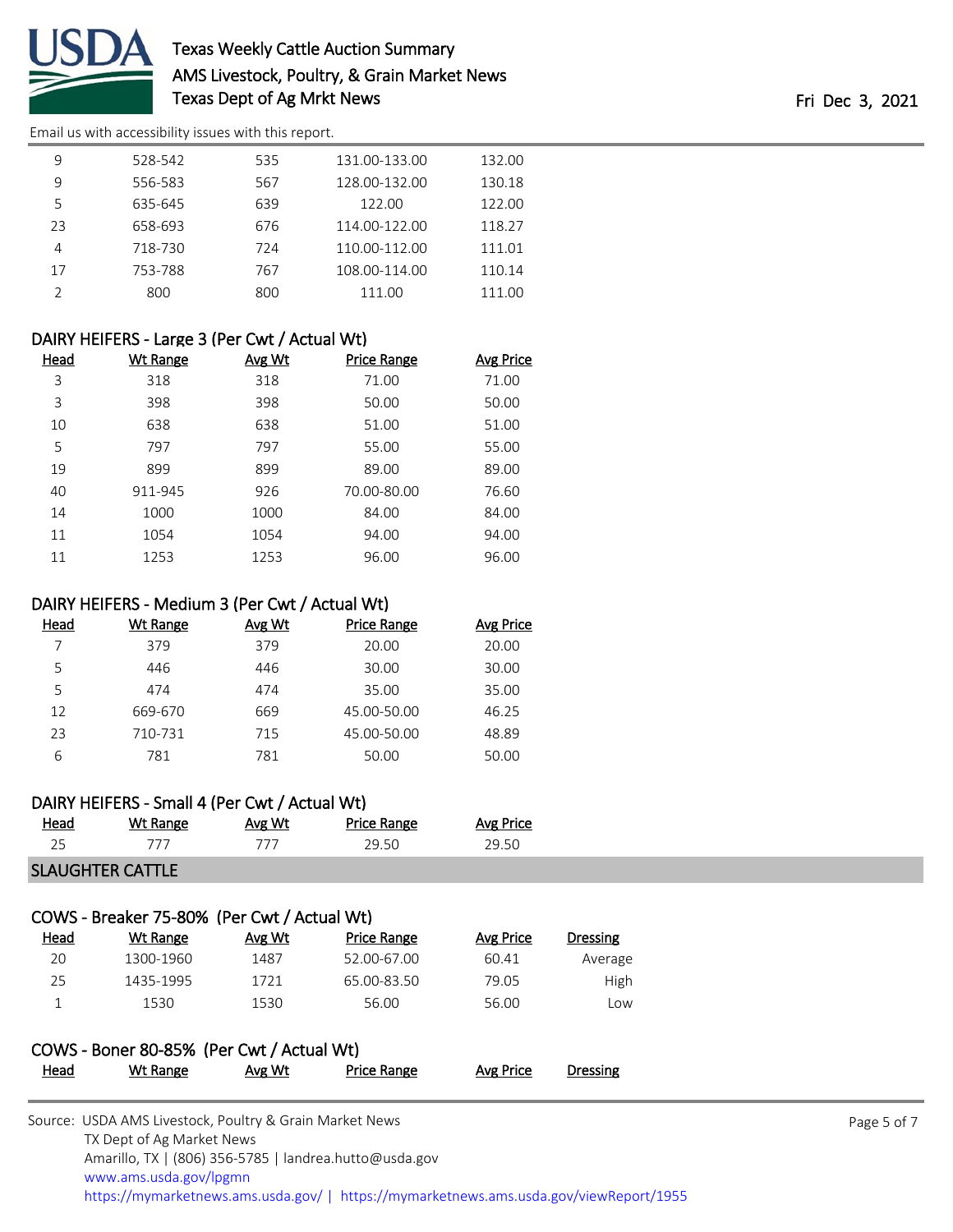

# Texas Weekly Cattle Auction Summary AMS Livestock, Poultry, & Grain Market News Texas Dept of Ag Mrkt News Texas Dept of Ag Mrkt News

[Email us with accessibility issues with this report.](mailto:mars@ams.usda.gov?subject=508%20issue)

| 66 | 1100-1570 | 1234 | 57.00-70.00 | 63.79 | Average          |
|----|-----------|------|-------------|-------|------------------|
| ∽  | 1050-1335 | 1210 | 64.50-70.00 | 66.50 | High             |
|    | 1000-1200 | 1130 | 55.50-60.00 | 57.00 | Low              |
|    | 937       | 937  | 50.00       | 50.00 | Low Light Weight |

# COWS - Lean 85-90% (Per Cwt / Actual Wt)

| <u>Head</u> | Wt Range  | Avg Wt | <b>Price Range</b> | Avg Price | <b>Dressing</b>       |
|-------------|-----------|--------|--------------------|-----------|-----------------------|
| 65          | 110-1352  | 1085   | 51.50-65.00        | 59.17     | Average               |
| 6           | 830-980   | 918    | 43.50-52.50        | 47.44     | Average Light Weight  |
| 5           | 1185-1290 | 1210   | 65.00-65.50        | 65.10     | High                  |
| 52          | 933-1420  | 1117   | 38.00-52.00        | 42.96     | Low                   |
| 23          | 728-945   | 900    | 30.00-39.00        | 34.90     | Low Light Weight      |
| 11          | 1041-1328 | 1213   | 20.00-32.00        | 27.46     | Very Low              |
| 19          | 761-811   | 788    | 15.00-20.00        | 15.46     | Very Low Light Weight |

| BULLS - 1 (Per Cwt / Actual Wt) |           |        |                    |           |          |  |
|---------------------------------|-----------|--------|--------------------|-----------|----------|--|
| Head                            | Wt Range  | Avg Wt | <b>Price Range</b> | Avg Price | Dressing |  |
|                                 | 1565-1850 | 1759   | 82.00-93.00        | 87.13     | Average  |  |
| 4                               | 1700-2190 | 1960   | 94.00-95.00        | 94.54     | High     |  |
| 13                              | 1020-1810 | 1420   | 71.00-83.00        | 77.12     | LOW      |  |

| BULLS - 1-2 (Per Cwt / Actual Wt) |           |        |                    |           |          |  |  |  |
|-----------------------------------|-----------|--------|--------------------|-----------|----------|--|--|--|
| Head                              | Wt Range  | Avg Wt | <b>Price Range</b> | Avg Price | Dressing |  |  |  |
|                                   | 1390-2040 | 1698   | 76.50-84.50        | 80.52     | Average  |  |  |  |
|                                   | 1640      | 1640   | 60.00              | 60.00     | Low      |  |  |  |
| <b>REPLACEMENT CATTLE</b>         |           |        |                    |           |          |  |  |  |

# STOCK COWS - Medium and Large 1 (Per Cwt / Actual Wt)

| Age | Stage | Head | <u>Wt Range</u> | Avg Wt | <b>Price Range</b> | <b>Avg Price</b> |
|-----|-------|------|-----------------|--------|--------------------|------------------|
|     |       |      | 808-996         | 918    | 120.00-124.00      | 122.53           |
| 7-4 |       |      | 710-1240        | 1043   | 76.00-77.00        | 76.38            |

## STOCK COWS - Medium and Large 1-2 (Per Cwt / Actual Wt)

| Age       | Stage | Head | Wt Range  | Avg Wt | <b>Price Range</b> | Avg Price |
|-----------|-------|------|-----------|--------|--------------------|-----------|
| $\langle$ |       |      | 1040      | 1040   | 106.00             | 106.00    |
| $2 - 4$   |       | 13   | 885-1188  | 1006   | 74.00-87.00        | 79.40     |
| $5 - 8$   |       |      | 1055-1305 | 1213   | 61.00-67.00        | 63.88     |
| > 5       |       |      | 110-1355  | 1007   | 52.00-59.00        | 54.71     |

| STOCK COWS - Medium and Large 2 (Per Cwt / Actual Wt) |       |      |          |        |                    |           |              |  |
|-------------------------------------------------------|-------|------|----------|--------|--------------------|-----------|--------------|--|
| Age                                                   | Stage | Head | Wt Range | Avg Wt | <b>Price Range</b> | Avg Price |              |  |
| $2 - 8$                                               |       |      | 700-955  | 788    | 42.00-50.00        | 45.55     | Thin Fleshed |  |

| Source: USDA AMS Livestock, Poultry & Grain Market News                                |  |  |  |  |  |  |  |
|----------------------------------------------------------------------------------------|--|--|--|--|--|--|--|
| TX Dept of Ag Market News                                                              |  |  |  |  |  |  |  |
| Amarillo, TX   (806) 356-5785   landrea.hutto@usda.gov                                 |  |  |  |  |  |  |  |
| www.ams.usda.gov/lpgmn                                                                 |  |  |  |  |  |  |  |
| https://mymarketnews.ams.usda.gov/   https://mymarketnews.ams.usda.gov/viewReport/1955 |  |  |  |  |  |  |  |